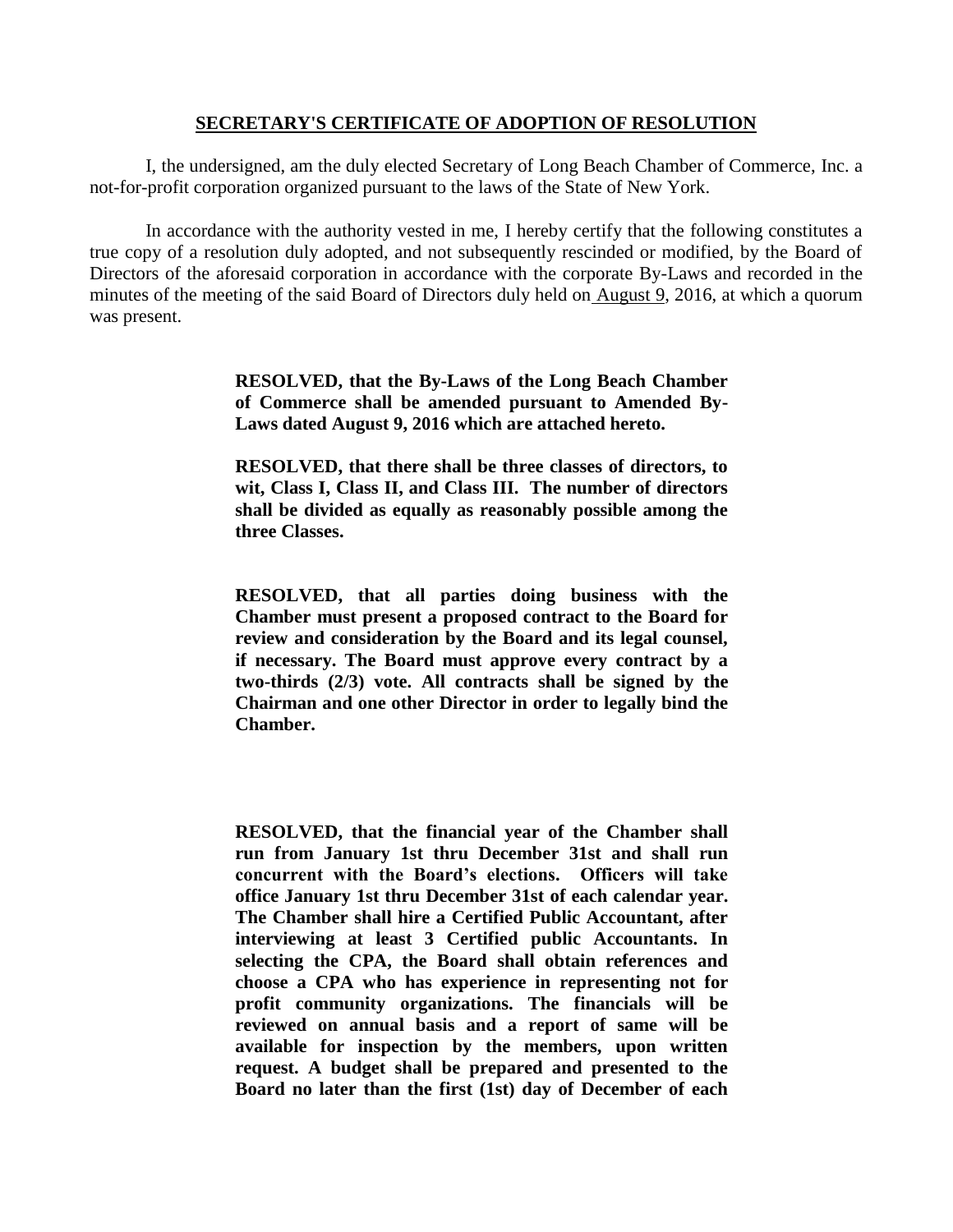**year. The budget shall be made available for any member to inspect, upon request.**

**RESOVLED, that no member, officer or Board member shall be entitled to receive any payment of compensation of any kind or manner or services rendered to the Chamber in his or her capacity as a member, officer of Board member. Nothing herein shall prohibit a member, officer or Board member from being reimbursed for legitimate expenditures made on account or on behalf of the Chamber, provided any expenditure over \$200.00 is approved by a two-thirds (⅔) vote of the Board. Board members who offer products or services as part of their business shall be permitted to provide these products or services to the Chamber for compensation, but the Board must obtain at least two (2) bids from other businesses that provide similar products and services. They need not be members to be included in the bidding process. The Board shall select the most qualified candidate for the needed service or product, without giving preferential treatment to any board member that may be in a similar competing service or business to a non-Board member.**

#### CERTIFICATE OF SECRETARY

I hereby certify that I am the duly elected and acting Secretary of the Chamber and that the foregoing Resolution constitute the Resolution of the Chamber as duly adopted and made effective by the Board of Directors at a meeting held on August 9, 2016.

DATED: As of August 9, 2016

Ian Danby, Secretary